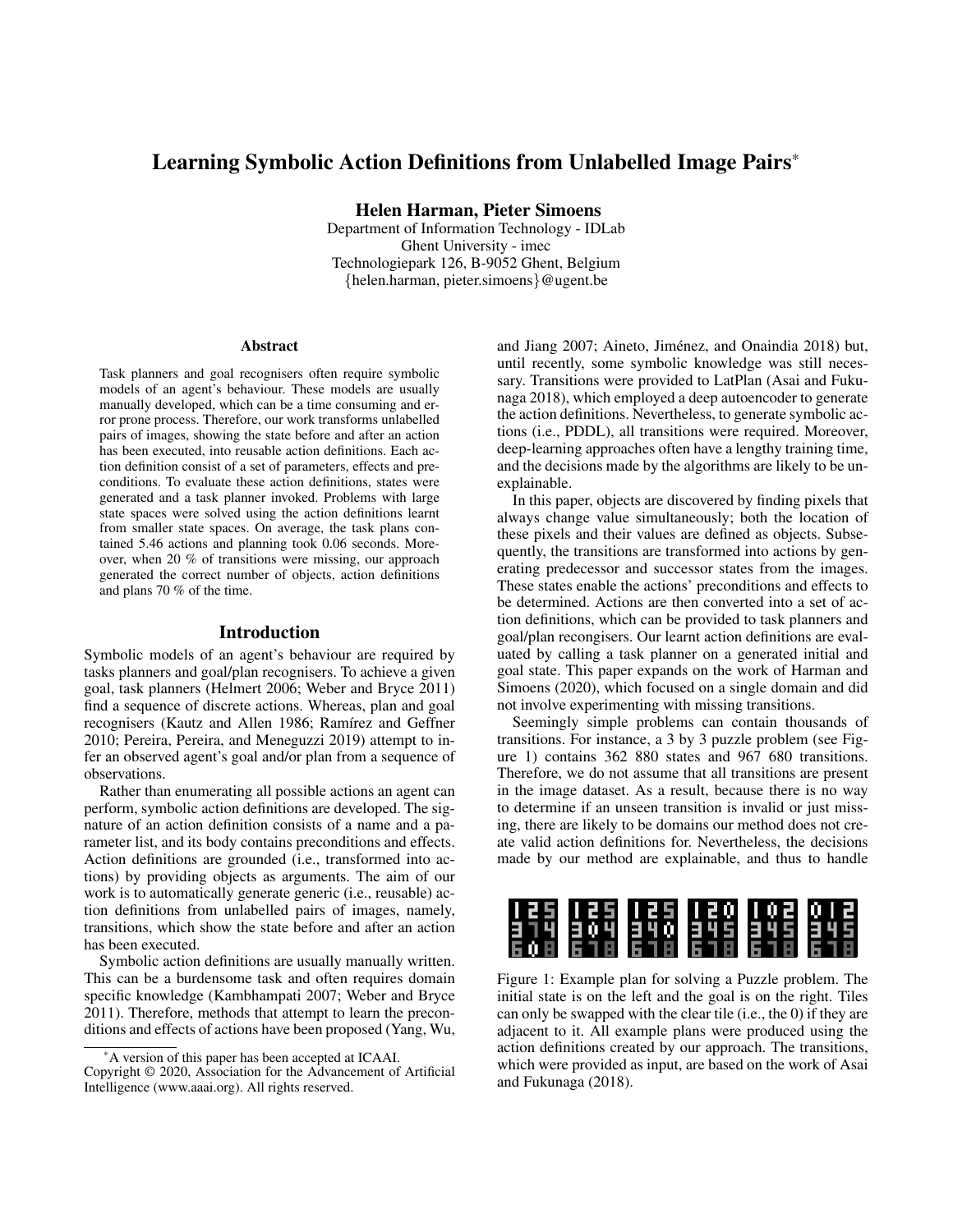these cases, alterations can be made to our state and precondition generation algorithms. Like images, many other sources of sensed data simply contain locations with values; thus, the presented processes can be applied to alternative data sources. For simplicity, all objects within an image are assumed to be rectangular, no objects are occluded, and images contain no noise. Preprocessing continuous motion within videos, e.g., discretising it into grid squares (rectangles), is beyond the scope of our paper. Although lifting these assumptions would increase the computational cost of the image processing steps, many of the concepts we introduce would still be applicable.

## Problem Formalisation

Task planning and goal recognition problems are often defined in Planning Domain Definition Language (PDDL) (McDermott 2000), a popular domain-independent language for modelling the behaviour of deterministic agents. A PDDL defined problem includes objects, predicates, action definitions, and states. Our approach takes a set of transitions as input and transforms them into PDDL. This section provides a definition for a transition and for the components of a PDDL defined problem. Subsequently, the example domains are introduced.

**Definition 1.** *Transitions:* A transition ( $t \in T$ ) is a pair of unlabelled images, i.e., a predecessor image  $(t_{pi})$  and a successor image  $(t_{si})$ .

Definition 2. *Objects:* There are two types of objects in our system, *locations* (L) and *image objects* (I). Locations are the areas of an image which can change value. The values these locations can be set to are called image objects. A location can also, optionally, have a *clear* value, which indicates that no image object is at that location. An image object's value is a location. We use the term "value" rather than "state" as "state" describes the entire environment's state (i.e., all object's values).

Definition 3. *Predicates and Atoms:* A predicate consist of a name and a typed parameter list. For instance, when grounded the  $(at 21 - location 22$ image object) predicate indicates an image object is at a location. An atom is a grounded predicate, and can be fluent or static.

Definition 4. *States:* A state consists of fluent atoms, which represent all objects' values.

**Definition 5.** *Actions:* Each action ( $a \in A$ ) can be cast to a transition ( $t \in T$ ), and vice versa. An action modifies a subset of the fluents within a predecessor state  $(a_{ps})$  to reach a successor state  $(a_{ss})$ . It is comprised of a name, arguments, preconditions  $(a_{pre})$  and effects  $(a_{eff})$ . Preconditions include known preconditions, containing the fluent atoms the action modifies, and possible preconditions, which include both static and fluent atoms. Effects contain fluent atoms, denoting the modified objects' value after the action has been executed.

Definition 6. *Action definitions:* An action definition is an ungrounded action; Listing 1 provides an example.

The aim of our work is to automatically generate a set of generic action definitions that can be provided to task planners, along with an initial and goal state.

```
(:action move
 :parameters (?disc - disc ?from ?to - tower)
 :precondition (and (clear ?disc) (clear ?to)
   (smaller ?to ?disc) (on ?disc ?from) )
 :effect (and (clear ?from) (not (clear ?to)))
   (not (on ?disc ?from)) (on ?disc ?to) )
)
```
Listing 1: An example action definition. This action definition is the ground truth for the ToH domain, and was originally produced by Geffner and Assanie (2012). The original used untyped parameters; we have inserted the types.

Throughout this paper, examples from a Towers of Hanoi (ToH) domain are provided. In this domain, there are three towers and four discs of differing sizes. Larger discs cannot be placed on smaller discs. An example is provided in Figure 2. Our experimental results also show our approach successfully learns the action definitions for Puzzle domains (e.g., Figure 1) and Lights-Out domains (e.g., Figure 3). For all domains, the transitions were created from the work of Asai and Fukunaga (2018).



Figure 2: Example of a plan for solving a ToH problem. The initial state is shown in the top-left and the goal state in the bottom-right.



Figure 3: Example plan for solving a Lights-Out problem. When a location is pressed, it and its vertically and horizontally adjacent locations change value (i.e., switch on/off).

## Discover Objects

Our system starts by discovering the locations  $(L)$  and image objects  $(I)$ . Although we do not assume the set of transitions is complete, for this step to work transitions  $(T)$  must include multiple instances of each location changing state and each image object (e.g., disc) must change state at least once. All objects are provided with a unique ID to enable them to be transformed to/from PDDL.

#### Discover Locations

A location has a (x, y) position, a width and a height, and encompasses a group of pixels that change values simultaneously. The algorithm that discovers the locations is described below.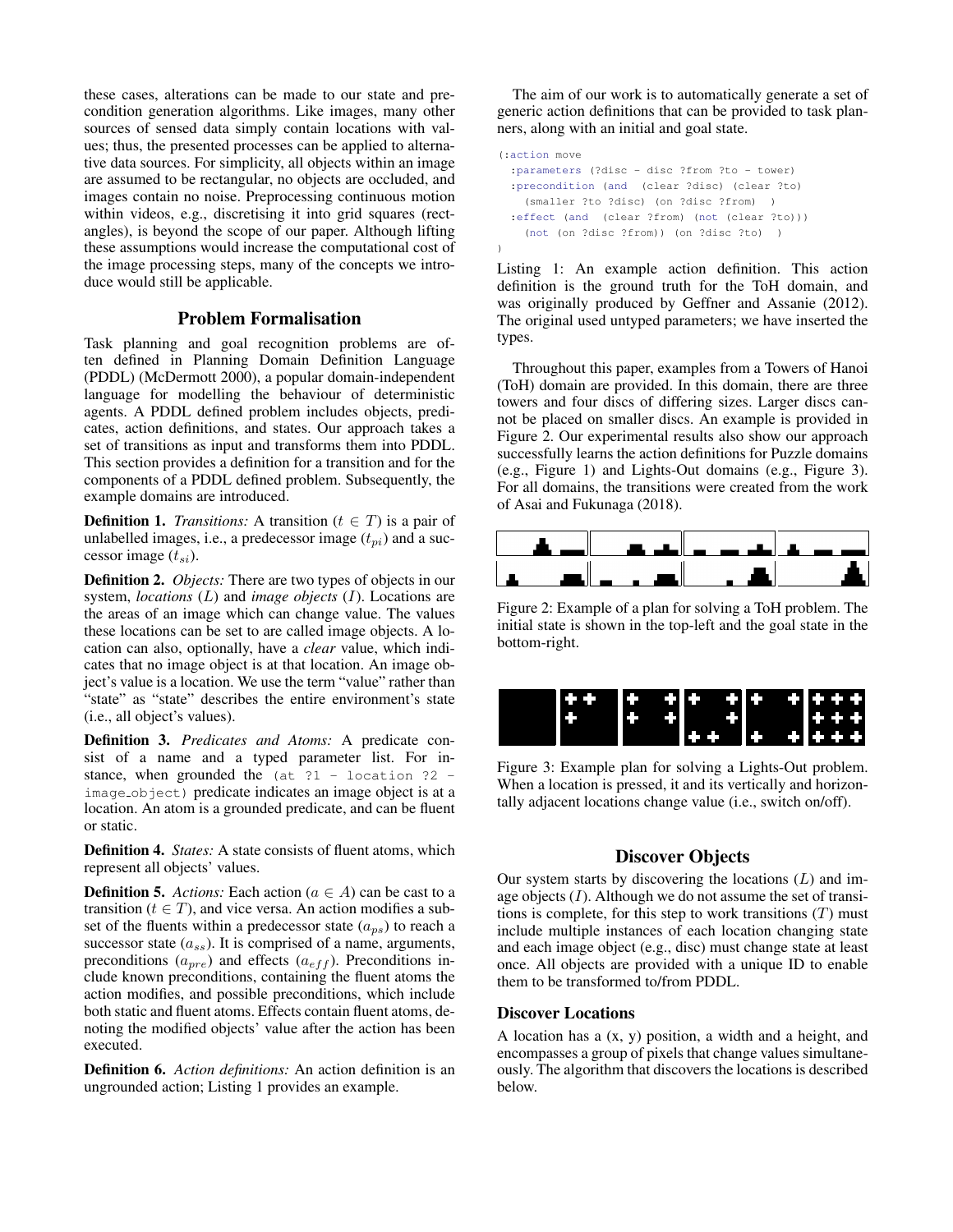Each transition is processed in turn. The area of the images that changes is discovered by finding the minimum and maximum x, and minimum and maximum y of the pixels that change value ( $\forall (x, y) : t_{si}[x, y] - t_{pi}[x, y] \neq 0$ ). This area is then checked, to see if it overlaps any of the previously discovered areas. If so, the overlapping area is taken and shrank to cover just the pixels (within the overlap) that change value (e.g., as depicted in Figure 4). These areas, as well as the original area, are appended onto the list of discovered areas.



(a) Predecessor (left) and successor (middle) images of two transitions. The difference between the predecessor and successor is represented in the right images; red represents positive pixel values and green shows negative values. The blue box incorporates all pixels whose value is non-zero, i.e., whose value has changed.



(b) The changed image area, shared by the two transitions.

Figure 4: Two transitions and their overlapping changed image area.

The discovered areas are then iterated over, starting with the smallest, to create the set of locations  $(L)$ . If the image area does not overlap an already created location ( $l \in L$ ), it is inserted into the set of locations. If the image area only overlaps a single previously created location ( $\tilde{l}' \in L$ ) and it fully encompasses that location, it is appended to the set of locations and the location  $(l')$  is removed. For the ToH domain, this procedure results in the locations depicted in Figure 5.



Figure 5: The discovered location definitions for a ToH domain.

The resulting locations are provided with a list of possible values. If a location always transitions to/from a certain value, that value becomes its *clear* value; clear is the name of a predicate. If a location only ever has one of two values, one of those values is randomly selected as the clear value. The locations' remaining possible values are image objects.

#### Discover Image Objects

Image objects are extracted from the transitions. For each transition, the locations which encompass the pixels that change are discovered (e.g., Figure 6). If a location's value matches its clear value, it is ignored. Otherwise, the image is cropped to the changed pixels, contained within the location. These pixels make up an image object. If a location's

centre and an image object's centre do not match, the location will also contain an offset (per image object). For the example ToH domain, this results in 4 image objects (i.e., black rectangles) being discovered.



Figure 6: Predecessor (left) and successor (middle) images of a transition. Blue boxes indicate the locations that encompass the changed pixels. The discovered image object is shown on the right; duplicate image objects are ignored as they are equivalent.

### Generate States

This section describes how a state (i.e., set of fluent atoms) is generated from an image. Further to performing this on the predecessor and successor images of the transitions, the initial and goal image of a planning problem, and the observations from a goal/plan recognition problem, can be transformed into PDDL states by running this process.

Fluent atoms are created from an image by iterating over the location definitions, and determining which image object is at that location. To prevent the smallest image object from matching all occupied locations, image objects are sorted by area, largest first. This process results in a state containing groundings of the predicates  $(at 21 - location 22$  $image\_object)$  and (*clear*  $?1 - location)$ .

## Generate Action Definitions

The predecessor  $(a_{ps})$  and successor  $(a_{ss})$  states of an action are generated by the process described in the previous section. From these states, each action's effects  $(a_{eff})$ and preconditions  $(a_{pre})$  are determined. Preconditions include known preconditions and possible preconditions. The known preconditions are the fluents that change value when the action is executed; and the effects are their resulting values. All fluent atoms, not in the set of known preconditions, are set as the possible preconditions. The use of possible preconditions was inspired by the works on goal recognition and planning in incomplete domains (Weber and Bryce 2011; Pereira, Pereira, and Meneguzzi 2019). Before transforming actions into action definitions, static atoms are created and the set of possible preconditions is reduced. These static atoms prevent invalid actions being produced from the resulting action definitions.

#### Linked Locations

The first static atoms to be created, link together the locations that change value simultaneously. For instance, in the transition depicted in Figure 6, locations  $loc_3$  and loc 4 change value. Therefore, these locations are linked by a static atom, i.e., (linked 2 loc 3 loc 4). The index within the atom name indicates the number of objects; it is used because predicates have a fixed sized parameter list and differing numbers of locations can change value simultaneously. This atom is appended to the corresponding action's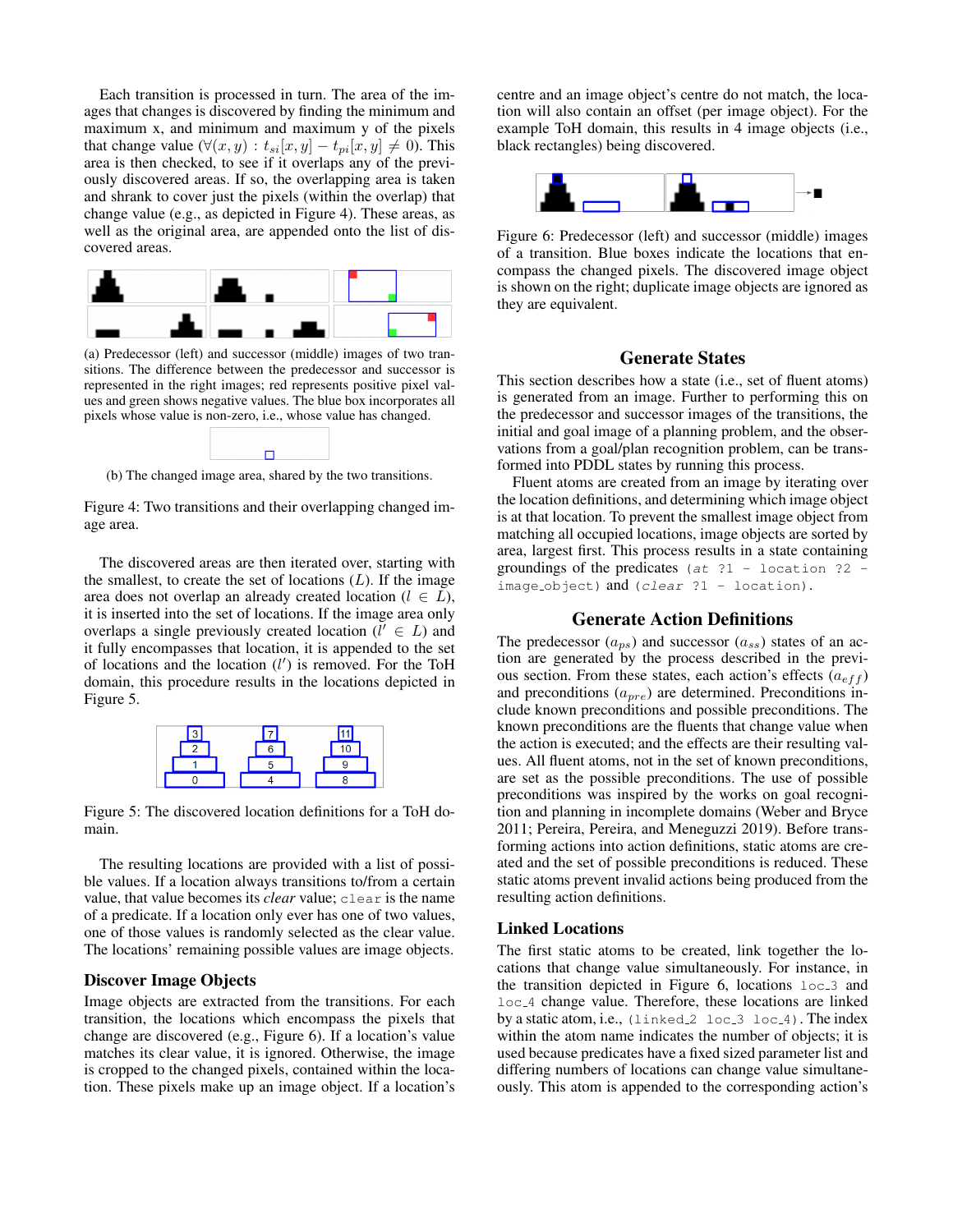preconditions. Creating these atoms prevents invalid actions being generated from the action definitions produced for domains in which only certain locations can change value simultaneously.

## Finding Locations' Dependencies

A location's ability to change value could depend on the state of another object (i.e., location or image object). For instance, in the ToH problem (Figure 5), for  $loc_2$  to change state, loc<sub>-1</sub> must be occupied and loc<sub>-3</sub> must be clear. Therefore,  $loc_2$  depends on  $loc_1$  and  $loc_3$ , i.e., the static atom (depends\_on\_3 loc\_2 loc\_1 loc\_3) is required. This section details how this atom is created.

For each location ( $l \in L$ ), the actions that result in each of its possible values are found. If a location always transitions between clear and another value, for this process only, the location has two possible values, clear and unclear. From the actions which set the same value for a location  $(l^v)$ , e.g., all the actions that set  $loc_4$  to clear, the common possible preconditions are extracted. These, extracted atoms, become the preconditions of the location  $(l_{pre}^v)$ .

The location's preconditions are reduced by removing the preconditions that are also preconditions of other preconditions. For each precondition ( $p \in l_{pre}^v$ ), the actions that set the precondition are discovered (e.g., left side of Figure 7). The intersection of these actions' predecessor atoms and the location's preconditions  $(l_{pre}^v)$  is taken (e.g., right side of Figure 7). The resulting atoms of the equally largest sets are removed from the location's preconditions  $(l_{pre}^v)$ ; the precondition  $(p)$  these belong to is not removed. The arguments of the remaining preconditions become location's dependencies  $(D<sup>l</sup>)$ , and thus the arguments of a depends on atom. These atoms are appended to the actions', which set the location's (l's) value, possible preconditions. Note, locations can depend on image objects as well as other locations, e.g., when loc 3 changes state image 14 is always at loc<sub>-2</sub>, thus loc<sub>-3</sub> depends on loc<sub>-2</sub> and image<sub>-14</sub>.

#### Finding Image Objects' Dependencies

Image objects also require dependencies to, for example, prevent a disc from being placed on a smaller disc. The process described in this section, is performed on each image object.

The actions ( $A^i \subseteq A$ ) that change the image object's (i) value are discovered and, for each of these actions ( $a \in A^i$ ), a set of dependencies  $(D<sup>i</sup>)$  is created. The locations  $(L<sup>c</sup> \subseteq$ L) that change state (i.e., locations mentioned in  $a_{eff}$ ) are extracted and, for each location ( $l \in L^c$ ), their dependencies  $(D<sup>l</sup>)$  are iterated over. The image objects that are either at the location of a dependency ( $d \in D^l$ ) or are a dependency  $(d \in D<sup>l</sup>)$  themselves are inserted into the new dependency set  $(D<sup>i</sup>)$ . If none of the location's dependencies  $(D<sup>i</sup>)$  have an image object (i.e., they are all clear), then the location (l) itself is inserted into the dependency set  $(D<sup>i</sup>)$ . After processing all locations that change state, a depends on atom is created from  $D^i$ . The arguments of the depends on atom are the image object  $(i)$  itself, followed by, the set of dependencies  $(D<sup>i</sup>)$ . This atom is inserted in the action's  $(a's)$ 



Figure 7: Whenever loc 4 becomes clear, (clear loc 5), (clear loc<sub>-6</sub>) and (clear loc<sub>-7</sub>) are true. For each of these atoms, the actions whose effects include the atom are shown on the right; actions are depicted by (horizontally adjacent) predecessor and successor images. Taking the intersection of  $loc_4$ 's preconditions and the predecessor states of actions with (clear loc<sub>-5</sub>) as an effect, results in  $[(\text{clear loc.6}), (\text{clear loc.7})]$ . As this is the largest set of resulting atoms (see right column), (clear loc<sub>-6</sub>) and (clear loc<sub>-7</sub>) are removed from loc<sub>-4</sub>'s preconditions; and (clear loc<sub>-5</sub>) is set as irremovable. Thus,  $loc_4$  is said to depend on  $loc_5$ , i.e., (depends on 2  $loc_4$   $loc_5$ ).

possible preconditions. Several examples are provided in Figure 8.

#### Remove Unrequired Possible Preconditions

So far the preconditions of the actions have not been reduced, and thus contain the entire state space. An action  $(a \in A)$  only requires, as its preconditions  $(a_{pre})$ , the atoms of the objects that change value and the atoms of the objects those objects depend on. Therefore, all other fluent atoms are removed from the action's possible preconditions.

Possible preconditions are used because when transitions are missing, additional depends on atoms could be created, and thus appear in the possible preconditions (along with objects' fluent atoms). In future work, this set of possible preconditions can be provided to goal recognisers (Pereira, Pereira, and Meneguzzi 2019) and task planners (Weber and Bryce 2011) designed for incomplete domains.

#### Generate Action Definitions

Action definitions are generated from the set of actions (A). These are generated by iterating over all actions, checking if a grounding of an already generated action definition is equivalent to that action (i.e., same arguments, preconditions and effects), and if not, creating a new action definition. A new action definition is created by ungrounding the action, i.e, replacing actual objects (e.g.,  $loc_1$ ,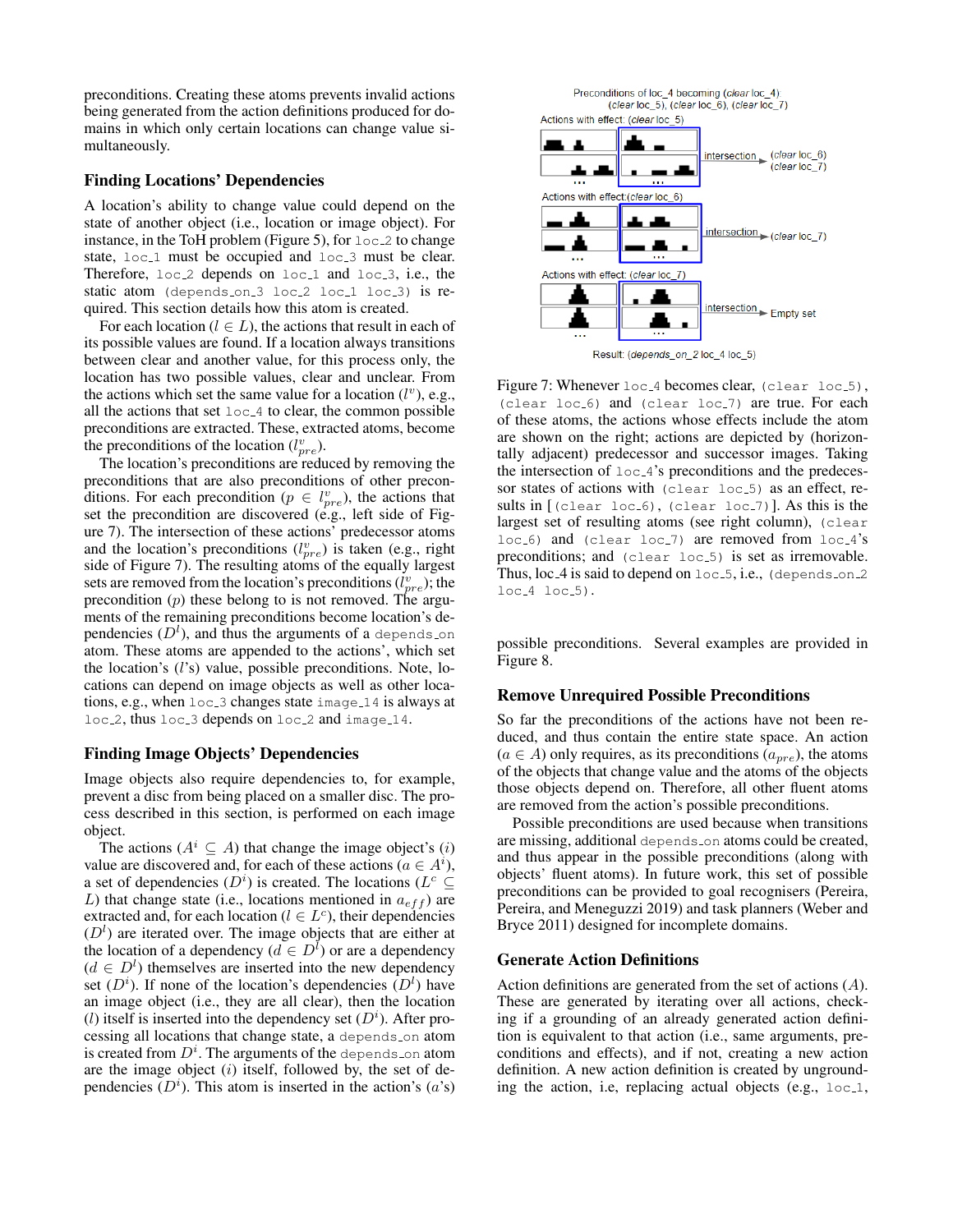

Figure 8: The image objects' depends on atoms (right) that have been created from a subset of actions (left),  $\frac{1}{2}$  image 15 is the smallest disc and image 14 is the second to smallest disc. In the first transition,  $loc_6$  and  $loc_8$  change state.  $loc_6$  depends on  $loc_5$  and  $loc_7$ . As image 14 is at  $loc_5$  and  $loc_7$  is clear, only image 14 is appended to image object's dependencies  $(D<sup>i</sup>)$ . loc 8 depends on  $loc_9$ , and as  $loc_9$  is empty,  $loc_8$  is append to  $D^i$ . Thus, image 15 depends on image 14 and loc 8.

image  $12$ ) with typed parameters (e.g.,  $21 -$  location, ?i - image object).

## Handling Large State Spaces

For large state spaces, we propose generating the action definitions from a smaller state space (e.g., a 2 by 2 puzzle). Then, using the knowledge gained, create the objects and static atoms of a larger state space (e.g., a 3 by 3 puzzle) from the transitions applicable to a single state. This is currently only possible for domains containing objects of equal size and whose adjacent locations are linked. If these conditions are not met, the method described in the previous sections is invoked.

The size of the objects is discovered by finding the smallest overlapping area of a change. This is performed using the already described process but only the transitions from a single state are processed. To create all locations  $(L)$ , the algorithm iterates over the pixels of a single image, using the size of the objects plus the gap between objects as a step size. The value of these locations (in the image), are set as the image objects  $(I)$ . Note, the gap between locations is set using the number of objects in the linked atoms and the size of the changed image area. Static atoms are then created. If in the original problem the linked atoms contain two objects, then for every location a linked atom is created for each of its adjacent locations (e.g., (linked 2 loc<sub>-0</sub> loc<sub>-1</sub>) (linked<sub>-2</sub> loc<sub>-0</sub> loc<sub>-3</sub>)). Otherwise, a single linked atom is created for each location, to link it to all its adjacent locations (e.g.,  $\{$ linked 3 loc 0 loc 1  $loc.3)$ ).

## Experiments and Discussion

This section discusses the action definitions that were produced by our approach, the time taken to generate the actions definitions, the time it takes a task planner to find a plan and how missing transitions affected the production of PDDL. Experiments were ran on server with Intel Xeon 2.27 GHz CPU and 11 GB of RAM.

## Action Definitions

This section describes the action definitions produced for the ToH, Puzzle and Lights-Out domains and mentions the minimum number of transitions and state space required to produces these action definitions. The full sets of action definitions are available at: https://doi.org/10.5281/zenodo. 3595871.

Towers of Hanoi Domains For the ToH domains containing 3 or more discs, 6 action definitions were generated. One for when the two modified locations are within the middle of the towers (8 parameters); two for when one modified location is at the bottom of the image and the other is in the middle (i.e., a block being moved to a bottom location and a block being moved from a bottom location) (6 parameters); one for when both locations are at the bottom (4 parameters); and two to handle a block being moved to/from a top location (5 parameters). To create these action definitions, a minimum of 3 towers and 3 discs is required. Due to the complexity of this domain (i.e., many depends on atoms being required), nearly all transitions must be provided as input. An example action definition is provided in Listing 2.

```
(:action action_1
:parameters (?0 ?1 ?2 ?3 ?4 ?5 - location ?6 ?7 ?8 -
     ,→image_object)
 :precondition (and
   (clear ?0)
   (depends_on_3 ?1 ?0 ?3) (depends_on_3 ?1 ?3 ?0)
   (at ?6 ?1) (not (clear ?1))
   (linked_2 ?1 ?4) (linked_2 ?4 ?1)
   (at ?7 ?2) (not (clear ?2))
   (depends_on_3 ?4 ?2 ?5) (depends_on_3 ?4 ?5 ?2)
   (not (clear ?3))
   (at ?8 ?3) (not (at ?6 ?4))
   (clear ?4) (clear ?5)
   (depends_on_3 ?6 ?8 ?7) (depends_on_3 ?6 ?7 ?8)
)
 :effect (and
   (not (at ?6 ?1)) (clear ?1)
   (at ?6 ?4) (not (clear ?4))
)
\lambda
```
Listing 2: Example action definition. The two locations being modified are within the middle of the towers.

Puzzle Domains An example plan for a Digital puzzle problem is shown in Figure 1; a picture of a mandrill and a spider was split into titles to produce Mandrill and Spider puzzles, respectively. For the Digital, Mandrill and Spider puzzle domains, a single correct action definition was created. The minimum Puzzle size to generate this action definition is 2 by 2. A 1 by 2 Puzzle results in the creation of unnecessary depends on atoms.

For a 3 by 3 puzzle domain, only 12 transitions are required as input; however, these 12 transitions must be carefully selected. Each location must be acted on at least twice; the location must either transition to clear or not-clear in both transitions and each of the remaining locations must have a different value for both transitions. The likelihood of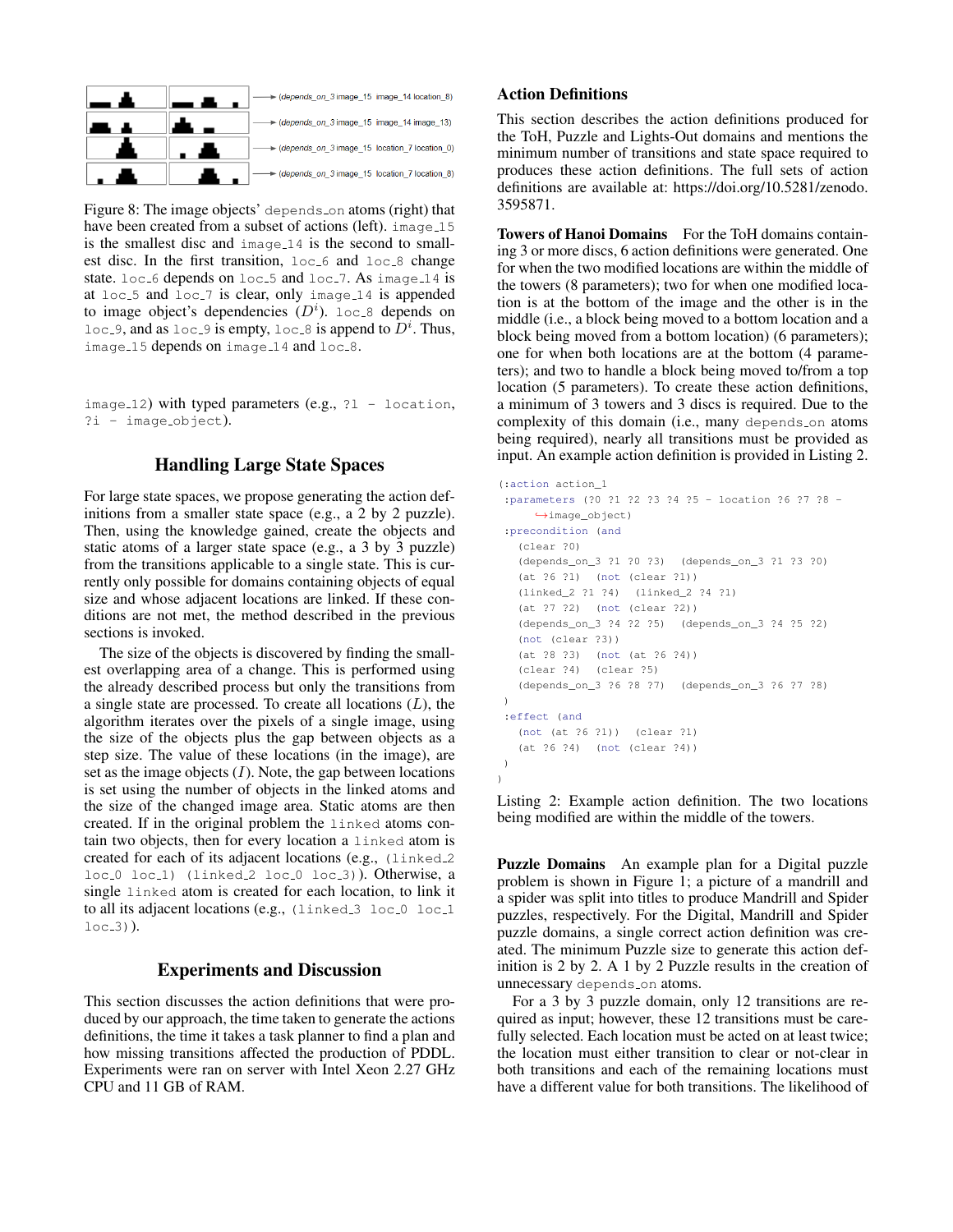12 randomly selected transitions meeting these requirements is less than 2 %.

Lights-Out Domains For Lights-Out, 4 action definitions were generated for a 2 by 2 domain and 15 actions were generated from a 3 by 3, or larger, domain. In these domains, either 3, 4 or 5 locations can change state simultaneously; the action definitions include (for each of these values) handling when no lights are on, when 1 light is on, when 2 are on, etc.. The action definitions of a 3 by 3 Lights-Out domain can be generated from 21 selected transitions.

## Time Complexity

The most time complex aspects of our implementation are: discovering the locations and creating the locations' depends on atoms. Discovering locations has a quadratic time complexity of  $O(n \log 2^n)$  and creating the locations' dependencies is  $O(lno)$ ; where  $n = |T|$ ,  $l = |L|$  and  $o =$  $|L|+|I|$ . Increasing the number of image pixels also impacts the location discovery time. For instance, to generate the action definition of a Puzzle problem with 10\*12 pixels it takes 0.64 seconds, whereas 43\*43 pixels takes 9.83 seconds. The action definition generations times for various domains are provided in Table 1. All times are the average of 5 runs and are in seconds. For the 3 by 3 Digital and Lights-Out domains the minimum number of transitions are provided as input because processing all transitions, i.e., 967 680 transitions for Digital and 4608 for Lights-Out, would be computationally expensive.

Table 1: Action definition generation results. Res is the image resolution,  $|T|$  is the number of transitions that were provided as input,  $|L|$  the number of discovered locations, |I| the number image objects and  $|A^D|$  the number of generated action definitions.

| Domain     | Config            | <b>Res</b> | $\left\vert T\right\vert$ | L              | I              | $A^D$ | Avg Time           |
|------------|-------------------|------------|---------------------------|----------------|----------------|-------|--------------------|
| Digital    | 2 <sub>by</sub> 2 | $10*12$    | 48                        | $\overline{4}$ | 3              | 1     | $0.64 \pm 0.00$    |
| Digital    | $3$ by $3$        | 15*18      | 12                        | 9              | 8              | 1     | $0.37 \pm 0.01$    |
| Mandrill   | $2$ by $2$        | $43*43$    | 48                        | $\overline{4}$ | 3              | 1     | $9.83 \pm 0.06$    |
| Spider     | 2 <sub>by</sub> 2 | 57*57      | 48                        | $\overline{4}$ | 3              | 1     | $17.15 \pm 0.10$   |
| Lights-Out | 2 <sub>by</sub> 2 | $10*10$    | 64                        | $\overline{4}$ | 1              | 4     | $1.51 \pm 0.00$    |
| Lights-Out | $3$ by $3$        | 15*15      | 21                        | 9              | 1              | 15    | $1.47 \pm 0.02$    |
| ToH        | 2 discs           | $36*8$     | 24                        | 6              | $\overline{c}$ | 3     | $0.89 \pm 0.00$    |
| ToH        | 3 discs           | 48*12      | 78                        | 9              | 3              | 6     | $12.04 \pm 0.05$   |
| ToH        | 4 discs           | $60*16$    | 240                       | 12             | $\overline{4}$ | 6     | $115.38 \pm 1.55$  |
| ToH        | 5 discs           | 72*20      | 726                       | 15             | 5              | 6     | $1012.99 \pm 6.08$ |

After using a 2 by 2 Digital puzzle to generate the actions definitions, the objects and static atoms of 3 by 3 Puzzle (i.e., Digital, Mandrill or Spider) domains were discovered in an average of 1.25 seconds. For Lights-Out, the objects and static atoms of a 4 by 4 domain were created in 4.48 seconds.

#### Task Planning Results: No Missing Transitions

During the experiments, initial and goal states were generated from two images and these states, along with the static atoms, objects and action definitions, were provided to a task

planner, i.e., Fast Downward (FD) (Helmert 2006). 100 goal and initial images were selected at random from a set of all possible images. No goal image and initial image pairing is repeated, and the problem could be unsolvable (i.e., the goal unreachable). Each experiment was ran 5 times; the average total time (and standard deviation), reported by FD, is provided in Table 2.

Table 2: Time spent planning.  $|probs|$  is the number of problems (i.e., goal and initial images) and  $\overline{A^{P}}$  is the average number of actions in the produced plans. In the two disc ToH domain, there are only 72 unique problems.

| <b>Domain</b> | Config     | probs | $ A^P $           | Avg Time        | <b>Total Time</b> |  |
|---------------|------------|-------|-------------------|-----------------|-------------------|--|
| Digital       | $2$ by $2$ | 100   | $1.44 \pm 1.93$   | $0.00 \pm 0.00$ | 0.35              |  |
| Digital       | $3$ by $3$ | 100   | $11.22 \pm 11.17$ | $0.47 \pm 0.23$ | 46.87             |  |
| Mandrill      | $2$ by $2$ | 100   | $1.49 \pm 1.89$   | $0.00 + 0.00$   | 0.35              |  |
| Spider        | $2$ by $2$ | 100   | $1.48 \pm 1.89$   | $0.00 + 0.00$   | 0.35              |  |
| Lights-Out    | $2$ by $2$ | 100   | $2.11 + 0.92$     | $0.00 + 0.00$   | 0.42              |  |
| Lights-Out    | $3$ by $3$ | 100   | $4.59 + 1.50$     | $0.02 + 0.00$   | 2.39              |  |
| Lights-Out    | 4 by 4     | 100   | $0.12 + 0.68$     | $0.24 + 0.03$   | 23.66             |  |
| ToH           | 2 discs    | 72    | $2.00 + 0.82$     | $0.00 + 0.00$   | 0.24              |  |
| ToH           | 3 discs    | 100   | $4.19 \pm 2.01$   | $0.00 + 0.00$   | 0.47              |  |
| ToH           | 4 discs    | 100   | $8.57 \pm 3.99$   | $0.01 \pm 0.00$ | 0.96              |  |
| ToH           | 5 discs    | 100   | $16.52 + 6.92$    | $0.02 + 0.00$   | 2.32              |  |

The longest time it took FD to generate a plan was 0.71 seconds and on average 0.06 seconds were taken. The state of the art approach, LatPlan (Asai and Fukunaga 2017; 2018), reported that it took 4 hours for an adapted version of FD to solve a generated PDDL problem. Thus, the PDDL produced by our approach is more efficient.

After finding a plan, the planned actions were translated into images. The first actions effects were applied to the initial image, then the subsequent action's effects were applied to the resulting image and so on. (clear ?location) effects were applied to the image by setting the pixels, corresponding to the location, to the location's clear state. (at ?location ?image-object) effects were applied by setting the corresponding pixels to the corresponding image object. For each experiment, this took less than 0.01 second.

#### Task Planning Results: Missing Transitions

Experiments were ran for various percents of missing transitions. For each percentage, 5 sets of transitions were randomly selected and, as before, 100 goal and initial state images were selected. The results are presented in Table 3.

For Puzzle problems, when  $\leq 70$  % of transitions were missing, the correct action definitions and plans were generated. At 80 % the performance greatly deteriorated; plans were only generated 53 % of the time. Nevertheless, when the plan was generated, it was the same length as the plan produced when no transitions are missing.

When 20 % of transitions were missing, Lights-Out was unsolvable 3 % of the time and for 18 % of solved problems, the plan was an incorrect length. Most incorrect plans were shorter than the actual plan length. This is because some locations were not identified, and thus not included within the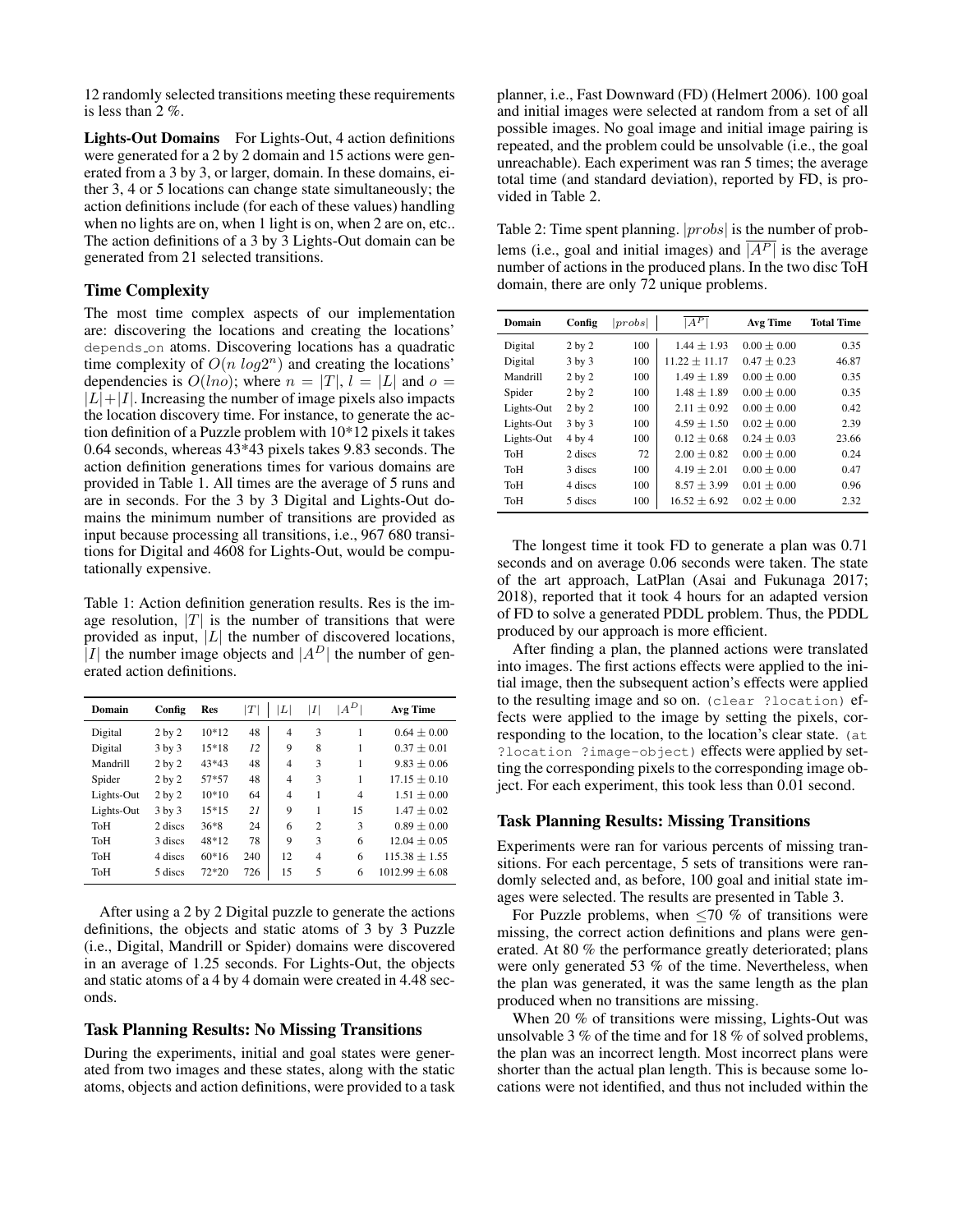Table 3: Accuracy for identifying locations  $(L_c)$ , image objects  $(I_c)$ , action definitions  $(A_c^D)$  and the plan when differing percentages of transitions are missing  $(m\%)$ . C is the ratio of times a plan was successfully created.  $A_c^P$  shows how often a successfully created plan's length matches the actual plan's length and  $D$  is the average length difference.

| Domain     | Config            | $m\%$ | $L_c$ | $I_c$ | $A_c^D$ | $\boldsymbol{C}$ | $A_c^P$ | D       |
|------------|-------------------|-------|-------|-------|---------|------------------|---------|---------|
| Puzzle     | 2 <sub>by</sub> 2 | 70    | 1.00  | 1.00  | 1.00    | 1.00             | 1.00    | 0.00    |
|            |                   | 80    | 0.80  | 0.80  | 0.80    | 0.53             | 1.00    | 0.00    |
|            |                   | 90    | 0.13  | 0.13  | 0.13    | 0.04             | 1.00    | 0.00    |
| Lights-Out | $2$ by $2$        | 20    | 0.60  | 1.00  | 0.60    | 0.97             | 0.82    | $-0.21$ |
|            |                   | 40    | 0.00  | 1.00  | 0.00    | 0.93             | 0.53    | $-0.56$ |
|            |                   | 60    | 0.40  | 1.00  | 0.40    | 0.96             | 0.72    | $-0.26$ |
|            |                   | 80    | 0.40  | 1.00  | 0.60    | 0.95             | 0.81    | $-0.23$ |
| ToH        | 5 discs           | 20    | 0.60  | 1.00  | 1.00    | 1.00             | 0.93    | 1.08    |
|            |                   | 40    | 0.20  | 1.00  | 0.60    | 1.00             | 0.74    | 1.53    |
|            |                   | 60    | 0.00  | 0.20  | 0.00    | 0.79             | 0.23    | $-4.73$ |
|            |                   | 80    | 0.00  | 0.60  | 0.00    | 0.31             | 0.27    | 4.01    |

initial and goal states. For ToH, the discovered plan was often longer because additional depends on atoms (and action definitions) were generated.

## Related Work

Many prior works (Yang, Wu, and Jiang 2005; 2007; Walsh and Littman 2008; Amir and Chang 2008; Cresswell, Mc-Cluskey, and West 2013; Mourão et al. 2012; Bonet and Geffner 2019) have attempted to learn the actions' preconditions and effects when provided with some symbolic knowledge. In ARMS (Yang, Wu, and Jiang 2007) the initial state, goal state, predicates and a plan, containing actions along with the objects that change state (i.e., the action signature), are provided as input. Their work attempts to guess the action model (i.e., the actions' preconditions and effects) that best matches the plan. Whereas, SLAF (Amir and Chang 2008) enables the actions effects and preconditions to be discovered from a sequence of actions and partially observable states; and the action model is updated online. LOCM (Cresswell, McCluskey, and West 2013) also takes plans (and partial plans) as input but does not require the predicates, initial state or goal state. Nevertheless, all these approaches require a domain engineer to provide some symbolic information.

Previous methods of transforming unlabelled image pairs into symbolic models, such as LatPlan (Asai and Fukunaga 2018) and the work of Amado et al. (2018), involved an deep autoencoder and, for the production of PDDL, required all transitions. Both  $AMA<sub>1</sub>$  (Asai and Fukunaga 2018) and (Amado et al. 2018) perform a bitwise comparison of pairs of encoded images to determine the actions' effects. They do not attempt to determine what objects are present. Moreover, training an deep autoencoder can be computationally expensive, and when action definitions are produced from the actions, they are likely to be problem (as well as domain) specific, i.e., only work on problems containing the same objects.

LatPlan's  $AMA<sup>2</sup>$  (Asai and Fukunaga 2018) only required

a subset of transitions; however, does not produce PDDL, and thus was incompatible with existing planners. Moreover, during the training phase, AMA<sub>2</sub> requires examples of (possibly) invalid states. LatPlan's  $AMA<sub>1</sub>$  has also been expanded to work with learnt predicates (Asai 2019). This greatly reduced the planning time; however, the objects the images contain were assumed to be known. In future work, we will experiment with applying the techniques introduced in this paper to LatPlan. This will potentially increase the generalisability of our approach whilst reducing the size of the representation produced by LatPlan.

Many researches have attempted to transform images into symbolic representations. For instance, the labels (symbolic annotations) produced by object recognition, detection and segmentation algorithms (Liu et al. 2020). These algorithms could replace our object discovery method; however, often these methods are unexplainable and require a large amount of labelled training data.

## Conclusion

Our work transforms unlabelled pairs of images into PDDL. Locations and image objects are discovered by finding the pixels that change value simultaneously, which enables the images to be transformed into symbolically represented states. Actions, containing predecessor and successor states, are generated from transitions. The atoms of the predecessor and successor states that change, are set as the known preconditions and effects of an action. All other atoms form the action's set of possible preconditions. Subsequently, static atoms are created, including atoms that link together locations that change state simultaneously, and atoms that express the locations' and image objects' dependencies. These, static atoms, are used to reduce the actions' possible preconditions. Actions are then converted into action definitions, which can be processed by goal/plan recognisers and task planners. The produced action definitions for Puzzle, Lights-Out and ToH domains were evaluated by calling a task planner.

In future work, we will evaluate the produced PDDL using goal/plan recognition approaches. Moreover, how well goal recognition design approaches (Keren, Gal, and Karpas 2014; 2018; Harman and Simoens 2019) perform on our learnt PDDL will be assessed; these methods modify the PDDL to reduce the number of observations required to determine the observee's goal. We also intend to enhance the image processing method currently integrated into our approach. Rather than cropping all objects into rectangles, a higher resolution boundary should be created. Further, processing video rather than pairs of images will be investigated. Learning symbolic action definitions from images is still a relatively unexplored research area; we hope that our work can inspire others to further advance this research field.

### Acknowledgements

The research leading to this article was funded through an SB Fellowship of the FWO-Vlaanderen (project no. 1S40217N). Helen Harman is currently affiliated with the University of Lincoln.